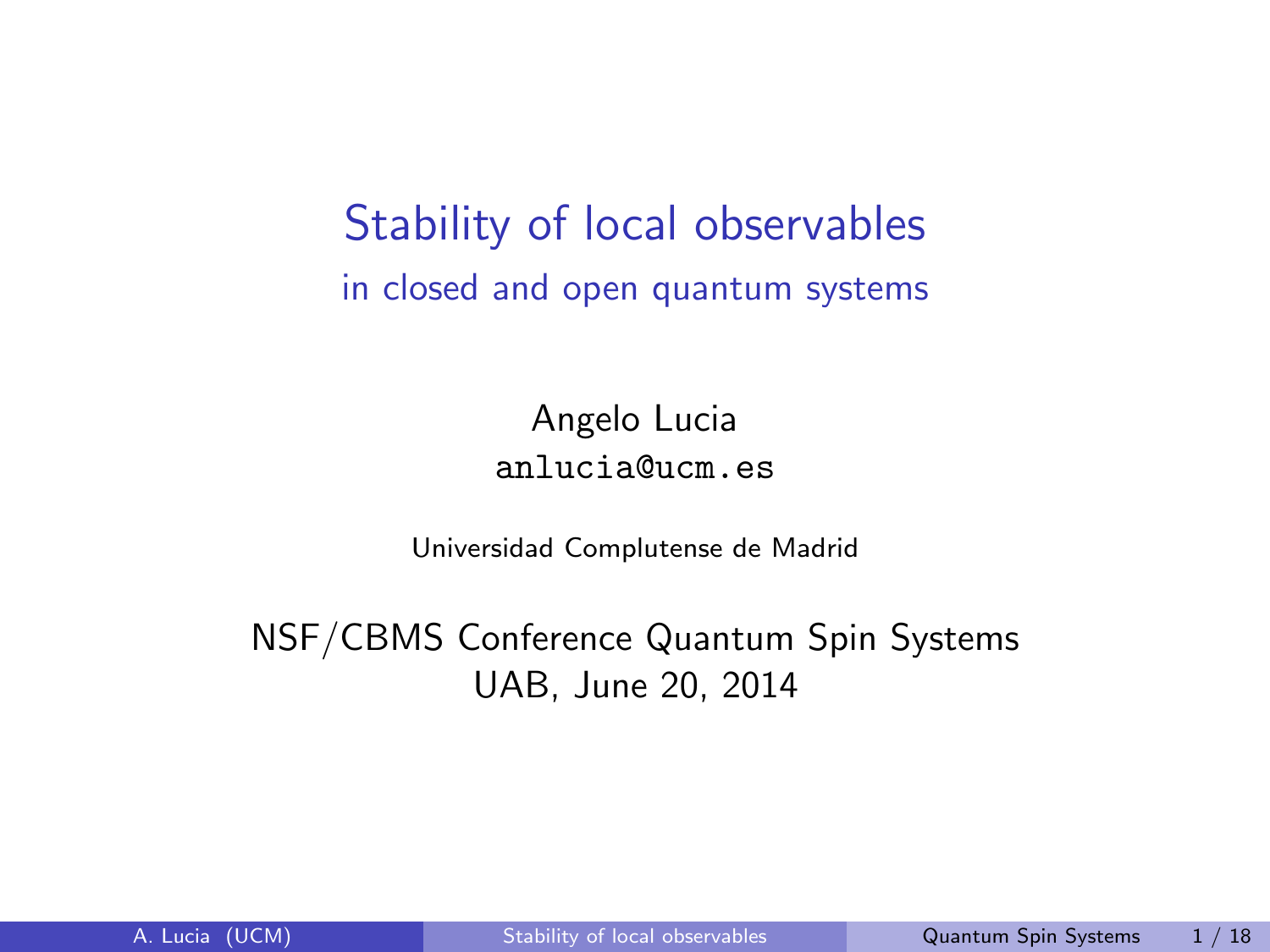## Many-body evolutions

- ► Fix a finite metric graph  $\Lambda$  sufficiently regular (e.g.,  $\Lambda = \mathbb{Z}_N^D$ , and  $N$  is called the system size).
- ► Algebra of observables:  $\mathcal{A}_\Lambda = \bigotimes_{x \in \Lambda} B(\mathcal{H}_x)$ , where  $H_x \sim \mathbb{C}^d$ .
- ► Local observables:  $A_X \subset A_0$ , for  $X \subset \Lambda$  independent of N.

### Definition (Many-body evolution)

A continuous (semi)group of completely positive, unital maps  $\gamma_t:\mathcal A_\Lambda\to \mathcal A_\Lambda$ 

- ► Closed systems:  $\gamma_t$  is a unitary evolution and  $\frac{d}{dt}\gamma_t(A) = i[H, \gamma_t(A)]$
- ► Open systems:  $\|\gamma_t\| \leqslant 1$  and  $\frac{d}{dt}\gamma_t(A) = \mathcal{L}(\gamma_t(A))$

In order for  $\gamma_t$  to be c.p. and unital, L has to satisfy the Lindblad condition.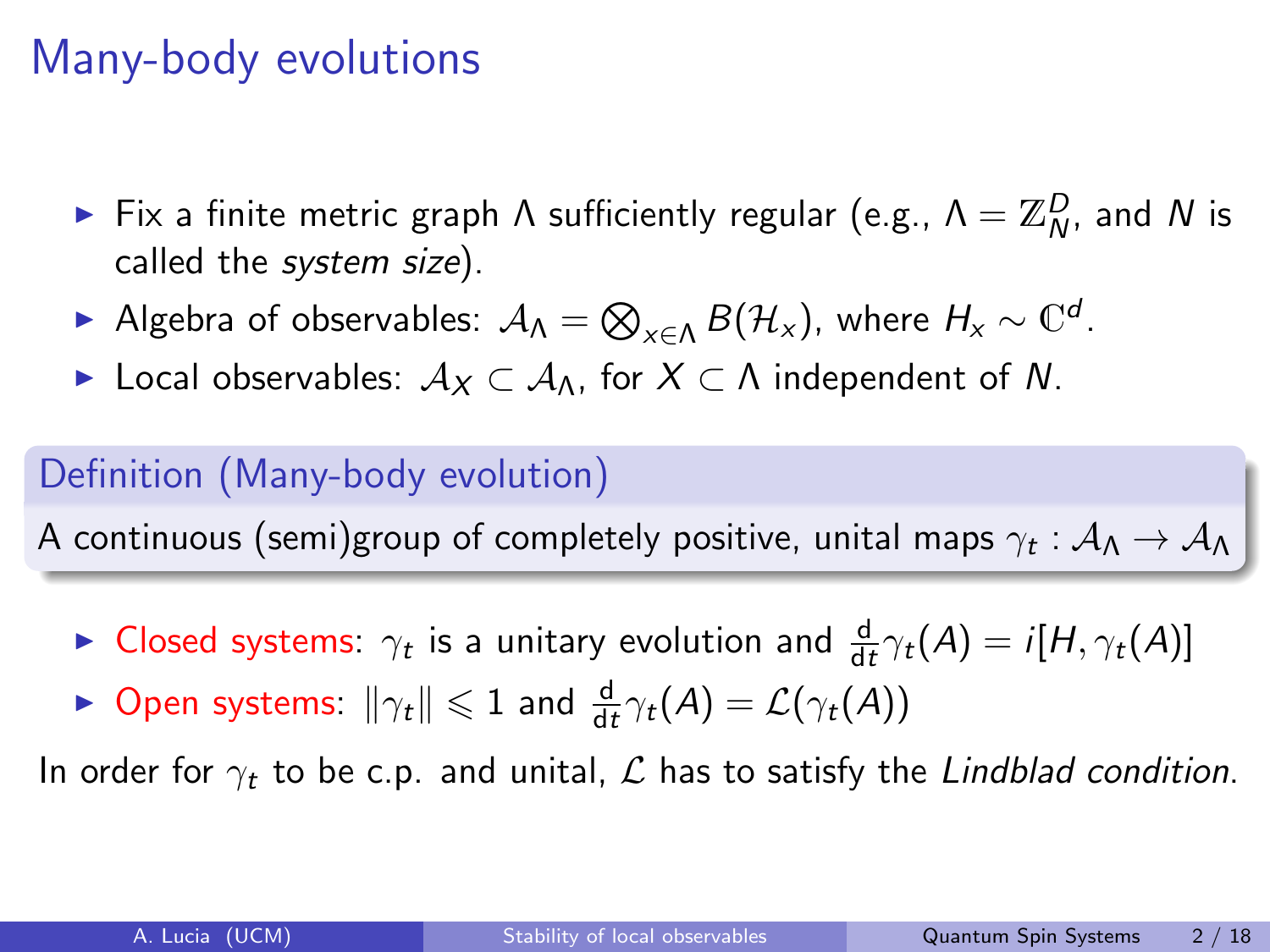# Lindblad form

#### Definition (Lindblad form)

$$
\mathcal{L}(A) = i[H, A] + \sum_j K_j^* A K_j - \frac{1}{2} \{K_j^* K_j, A\}
$$

where  $H$  is Hermitian.

### Remark

 $\gamma_t$  will not be an automorphism in general.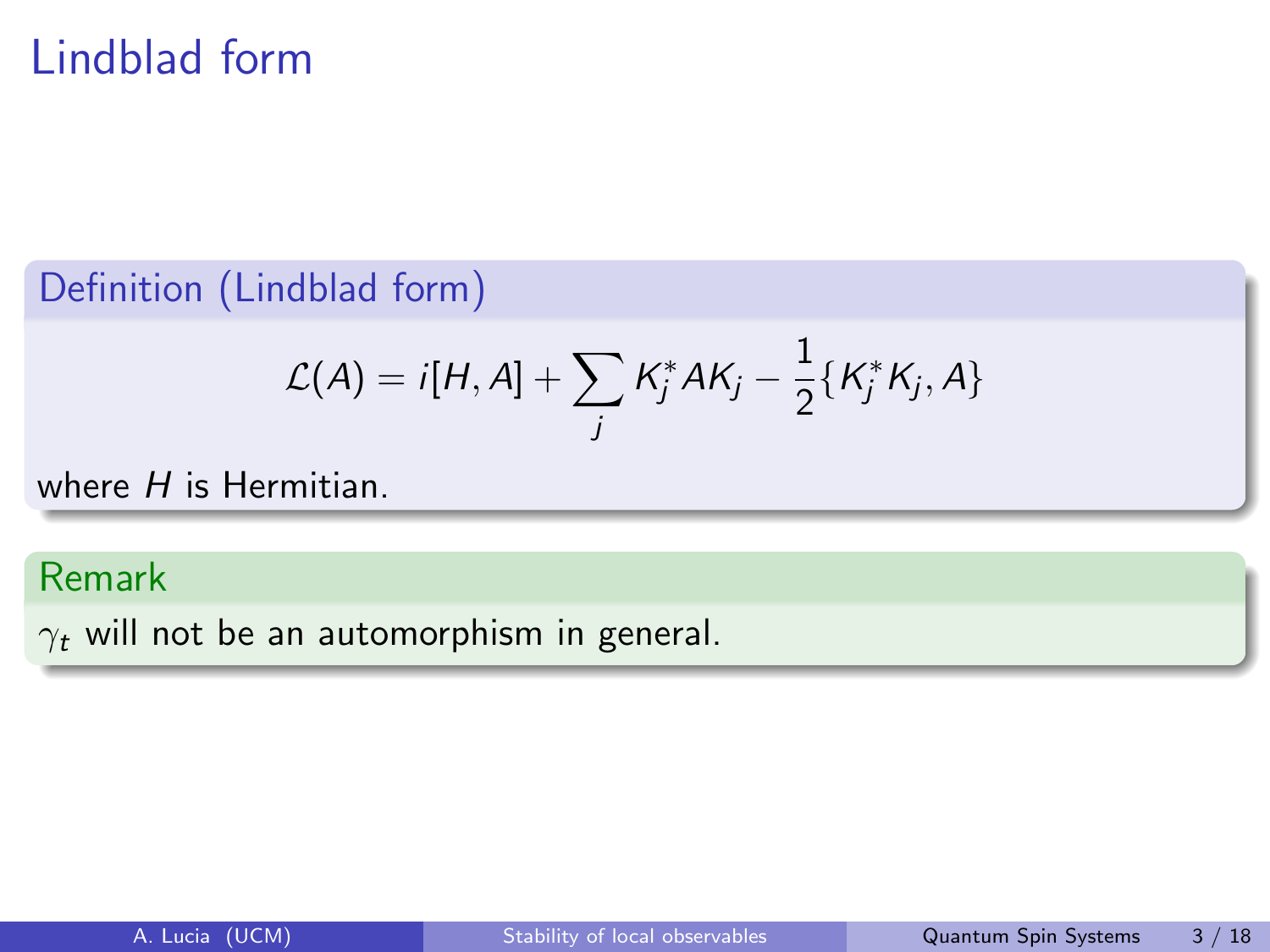## Local evolutions

#### Definition (Local evolution)

 $\gamma_t$  is said to be local if  ${\cal L}$  can be written as a sum of local terms

$$
\mathcal{L} = \sum_{x \in \Lambda} \mathcal{L}_x
$$

where the support of  $\mathcal{L}_x$  is finite:  $\mathcal{L}_x = \mathcal{L}_x \otimes \mathbb{1}$ , and  $\mathcal{L}_x : \mathcal{A}_{B_x(r)} \to \mathcal{A}_{B_x(r)}$ and is Lindlad.  $r$  is called the range of the interaction.

### Definition (Quasi-local evolution)

 $\gamma_t$  is said to be quasi-local if  ${\cal L}$  can be written as a sum of local terms

$$
\mathcal{L} = \sum_{\mathsf{x} \in \Lambda} \sum_{r \geqslant 0} \mathcal{L}_{\mathsf{x}}(r)
$$

where the support of  $\mathcal{L}_x(r)$  is  $B_x(r)$  and  $\|\mathcal{L}_x(r)\| \leq f(r)$ .  $f(r)$  is the decay rate and is assumed to be faster than any polynomial.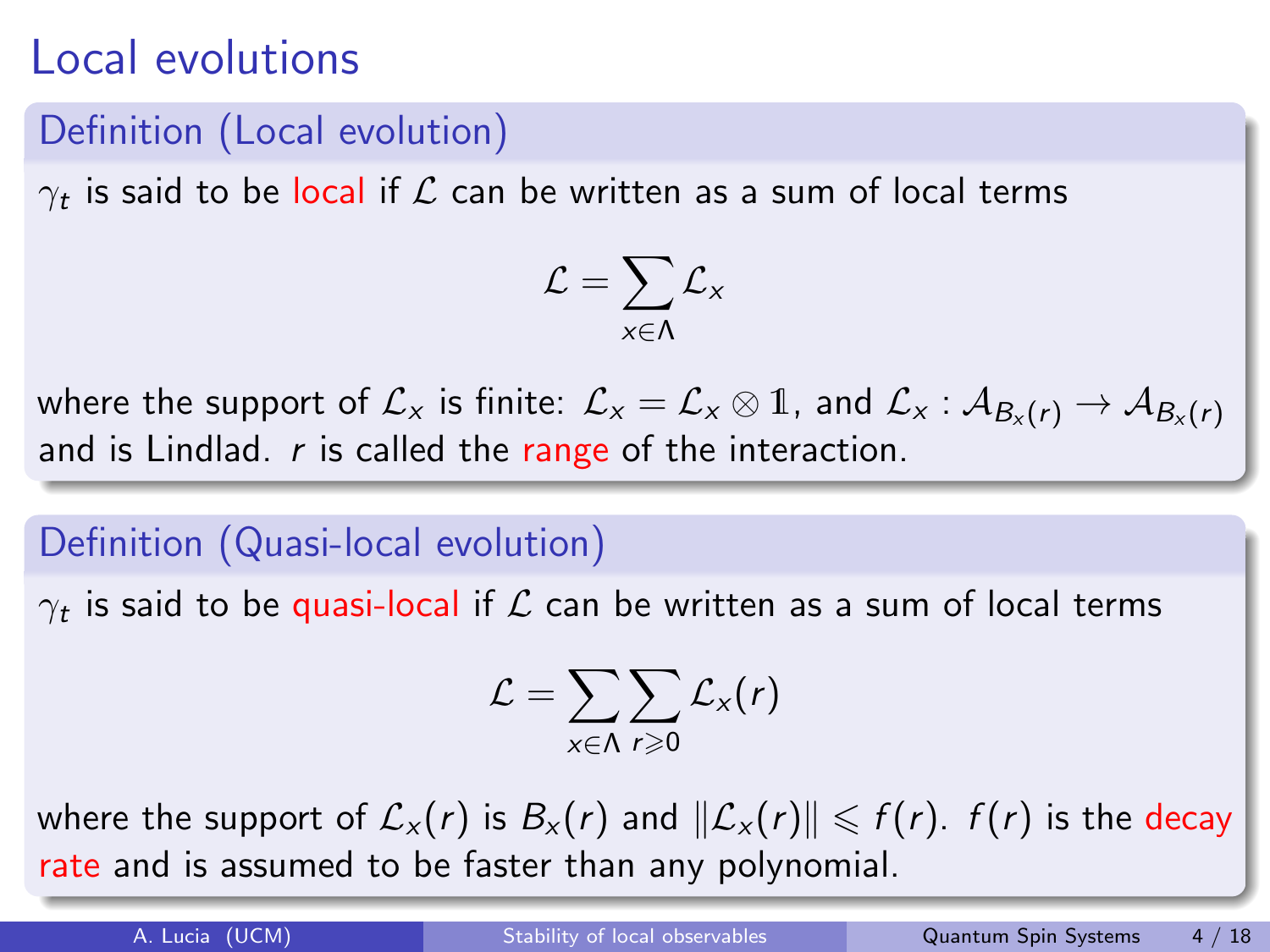## Expectation values of local observables

#### Expectation values

- In closed systems, we are usually interested in the ground states of  $H$
- $\triangleright$  At times, we are also interested in other eigenstates of H
- $\blacktriangleright$  They are all steady states of  $\gamma_t$ :  $\omega \circ \gamma_t = \omega$
- In open systems, we are usually interested in the case where  $\gamma_t$  has a unique steady state  $\rho_{\infty}$  and no periodic points:  $\rho_{\infty} \circ \gamma_t = \rho_{\infty}$  and moreover

$$
\lim_{t\to\infty}\gamma_t(A)=\rho_\infty(A)\mathbb{1}
$$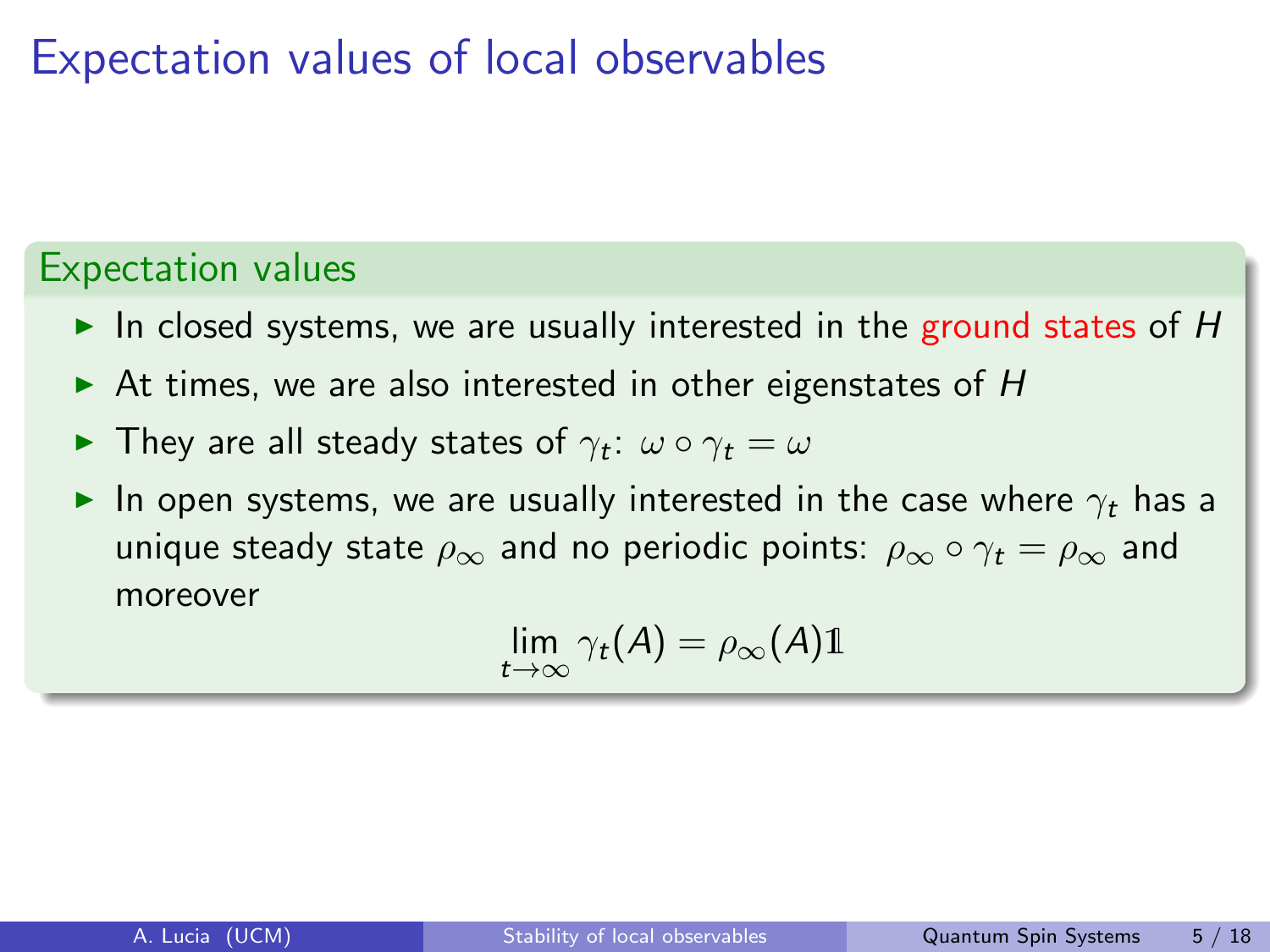#### General problem

Given one such "interesting state"  $\rho$ , how sensitive is the expectation value of local observables  $\rho(A)$  with respect to changes in  $\mathcal{L}$ ? Can it tolerate local perturbations, i.e. replacing  $\mathcal L$  by  $\mathcal L' = \mathcal L + \mathcal E$ , where

$$
E=\sum_{x\in\Lambda}E_x
$$

where  $||E_x||$  is small (but  $||E||$  is not)?

$$
\big|\rho(A)-\rho'(A)\big|\leqslant k_{Y}\sup_{x}\|E_{x}\|,\quad A\in\mathcal{A}_{Y}
$$

where  $k<sub>Y</sub>$  is a constant independent of the system size.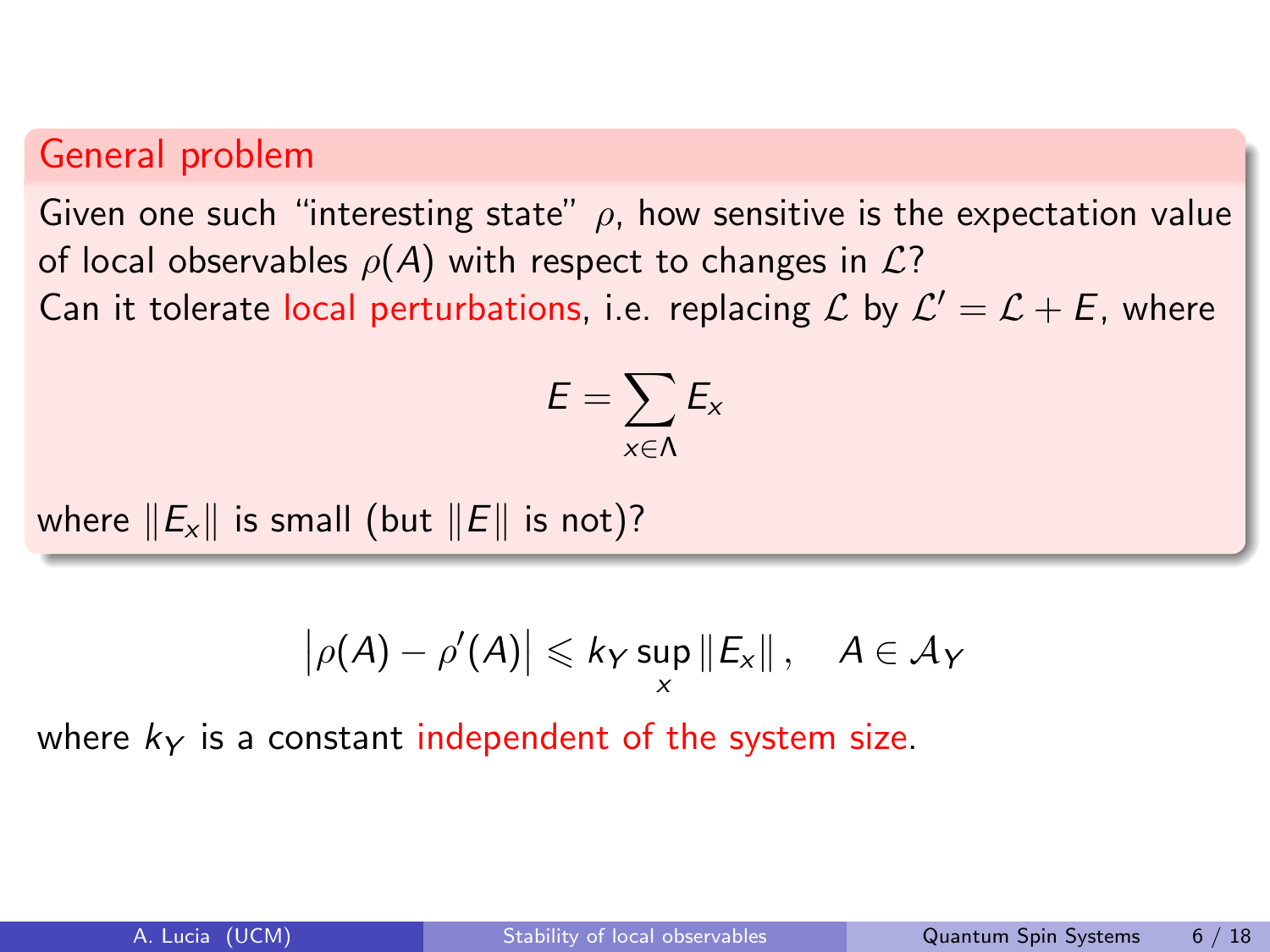# **Motivation**

### **1** Quantum phase classification

- The physicists definition of quantum phase is given in terms of smoothness of expectation values of observables
- Local observables are what is reasonable to expect to be actually measurable in an experiment
- The mathematicians definition requires the states to be groundstates of the extremes of a smooth path of gapped local Hamiltonians
- <sup>2</sup> Noise modelling
- <sup>3</sup> Using engineered dissipation to prepare interesting quantum states as fixed points of open system dynamics (entangled states, magic states, quantum codes, etc.)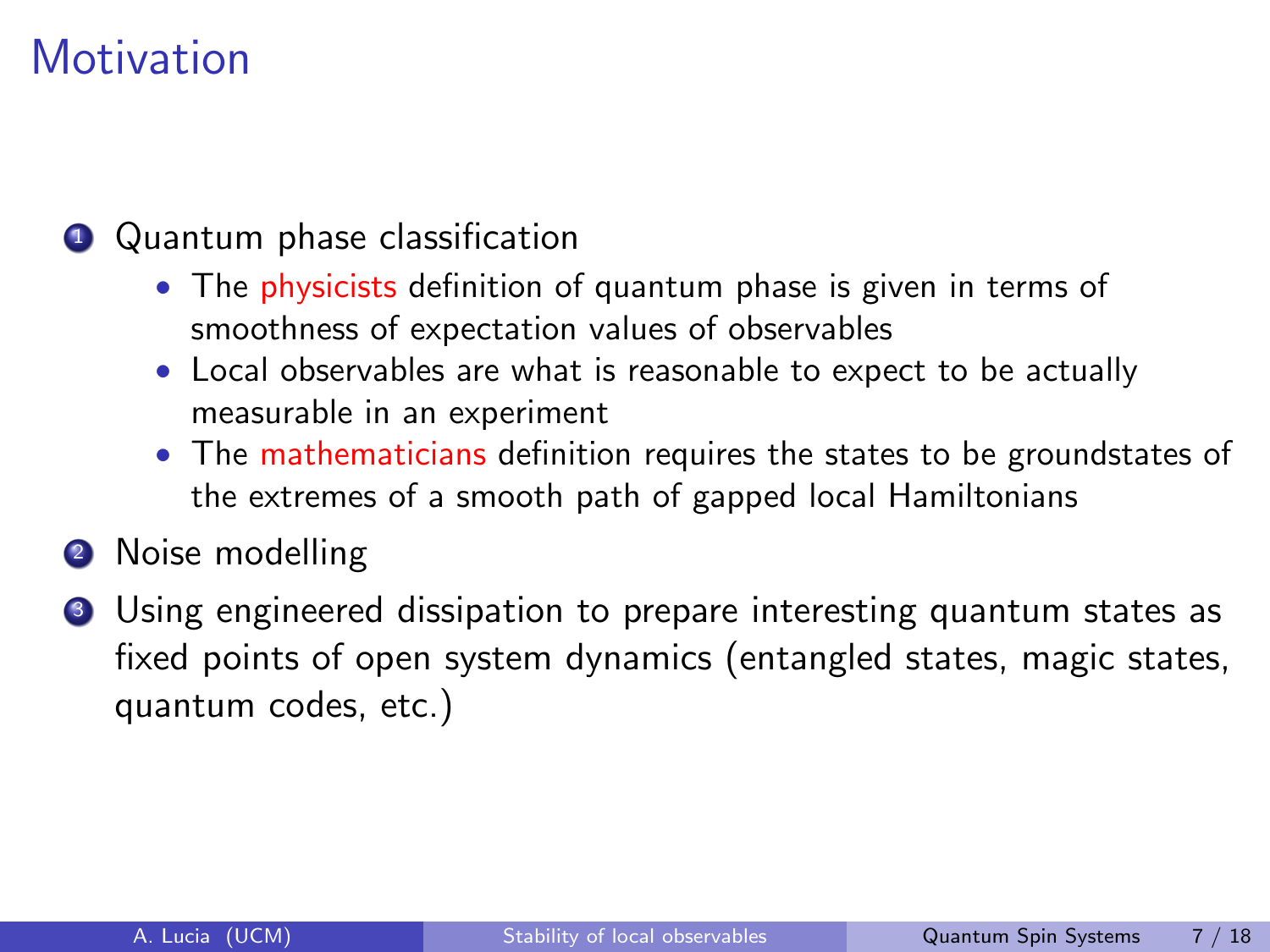#### Closed systems

Local observables are stable if  $H(s) = H + sE$  is uniformly gapped:

 $\inf_{s\in[0,1]}$ gap  $H(s)\geqslant\gamma>0$ 

We reduce the problem to stability of the spectral gap (Frustration-free, pbc: [Michalakis, Pytel, 2011])

Open systems with unique fixed point Local observables are stable if  $\gamma_t$  is fast mixing, i.e. if

$$
t_{\varepsilon} = \inf \left\{ t > 0 \, | \, \sup_{A} \|\gamma_t(A) - \rho_\infty(A) \mathbb{1}\| \leqslant \varepsilon \|A\| \right\}
$$

scales sub-linearly with system size [Cubitt, L., Michalakis, Perez-Garcia, 2013]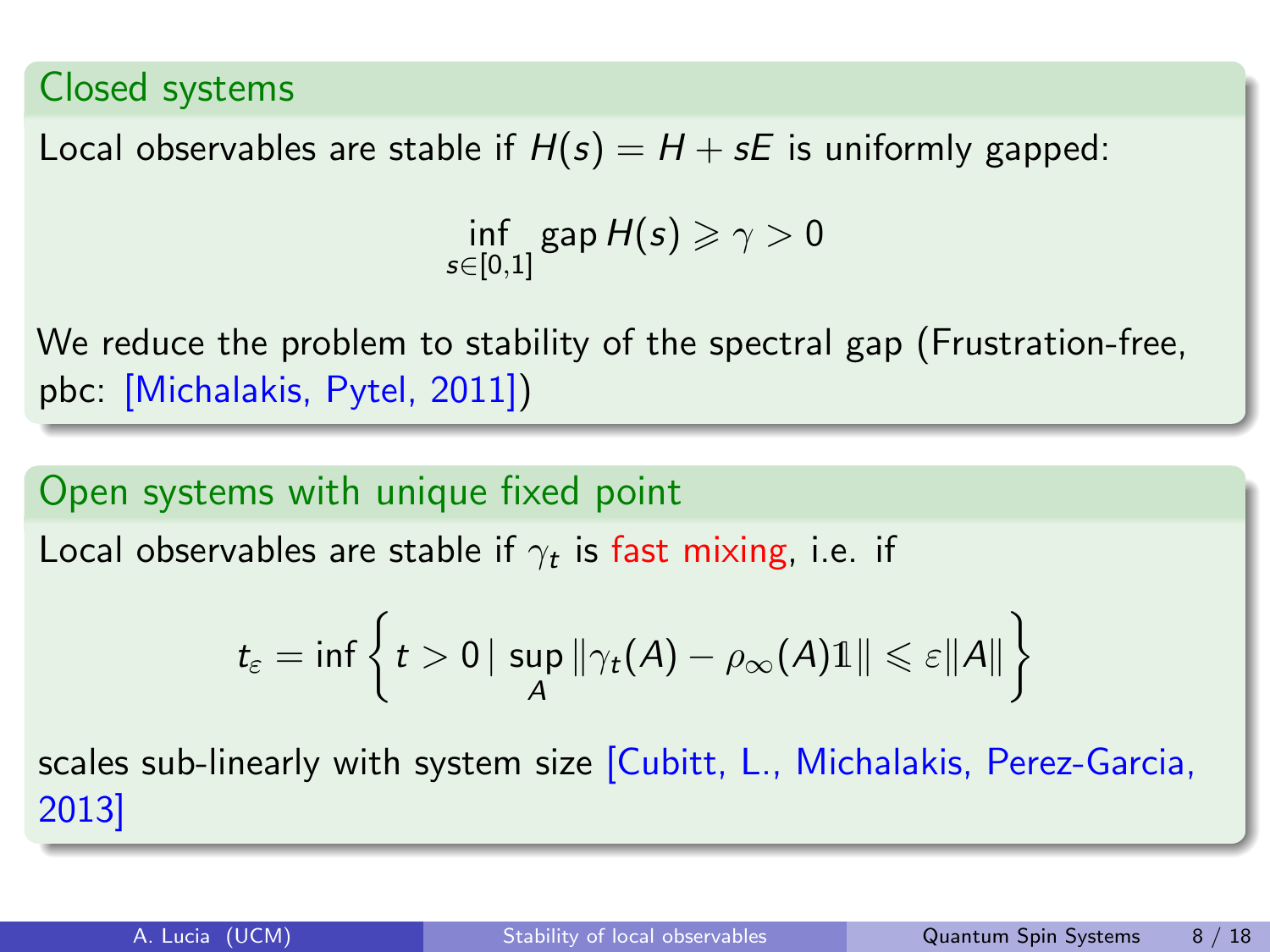# Quasi-adiabatic evolution [Hastings 2004]

Let  $H(s)$  be a family of uniformly gapped local Hamiltonians. Let  $P(s)$  the projector on the groundstate space of  $H(s)$ .

Quasi-adiabatic evolution

There exists a unitary  $U(s)$  such that

 $P(s) = U(s)P(0)U(s)^{*}$ 

and  $U(s)$  has a quasi-local structure given by

$$
\frac{\mathrm{d}}{\mathrm{d}s}U_s = iD(s)U(s), \quad U(0) = 1
$$

with  $D(s)$  being quasi-local Hermitian operator (i.e. a time-dependent Hamiltonian)

Also called spectral flow, since it is not specific of the groundstate.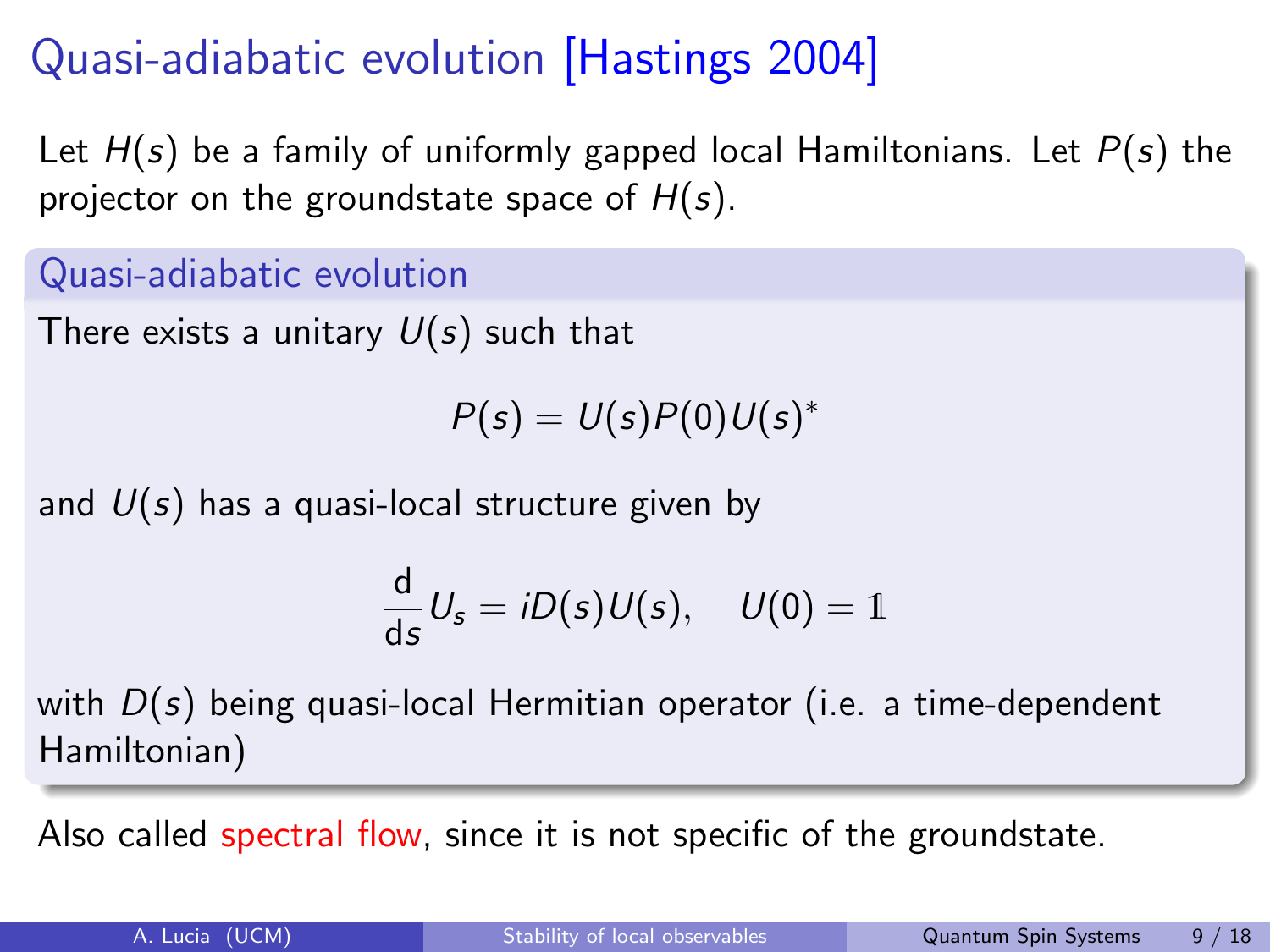# L.R. bounds for quasi-adiabatic evolution

Let  $\alpha_{\bm{s}}(A) = U(\bm{s})^* A U(\bm{s})$  the dual of the spectral flow.

Lemma (Bachmann, Michalakis, Nachtergaele, Sims 2011) For  $A \in Ax$ ,  $B \in Ax$ 

 $\|[\alpha_{s}(A), B] \| \leq 2 \|A\| \|B\| e^{\nu s - \mu \text{ dist}(X,Y)}$ 

By denoting  $1/\varepsilon$ , where  $\varepsilon = \sup_x ||E_x||$ , we have

$$
H(s) = H + s\frac{E}{\varepsilon}, \quad s \in [0,\varepsilon]
$$

in such a way that  $v, \mu$  are independent of  $\varepsilon$ .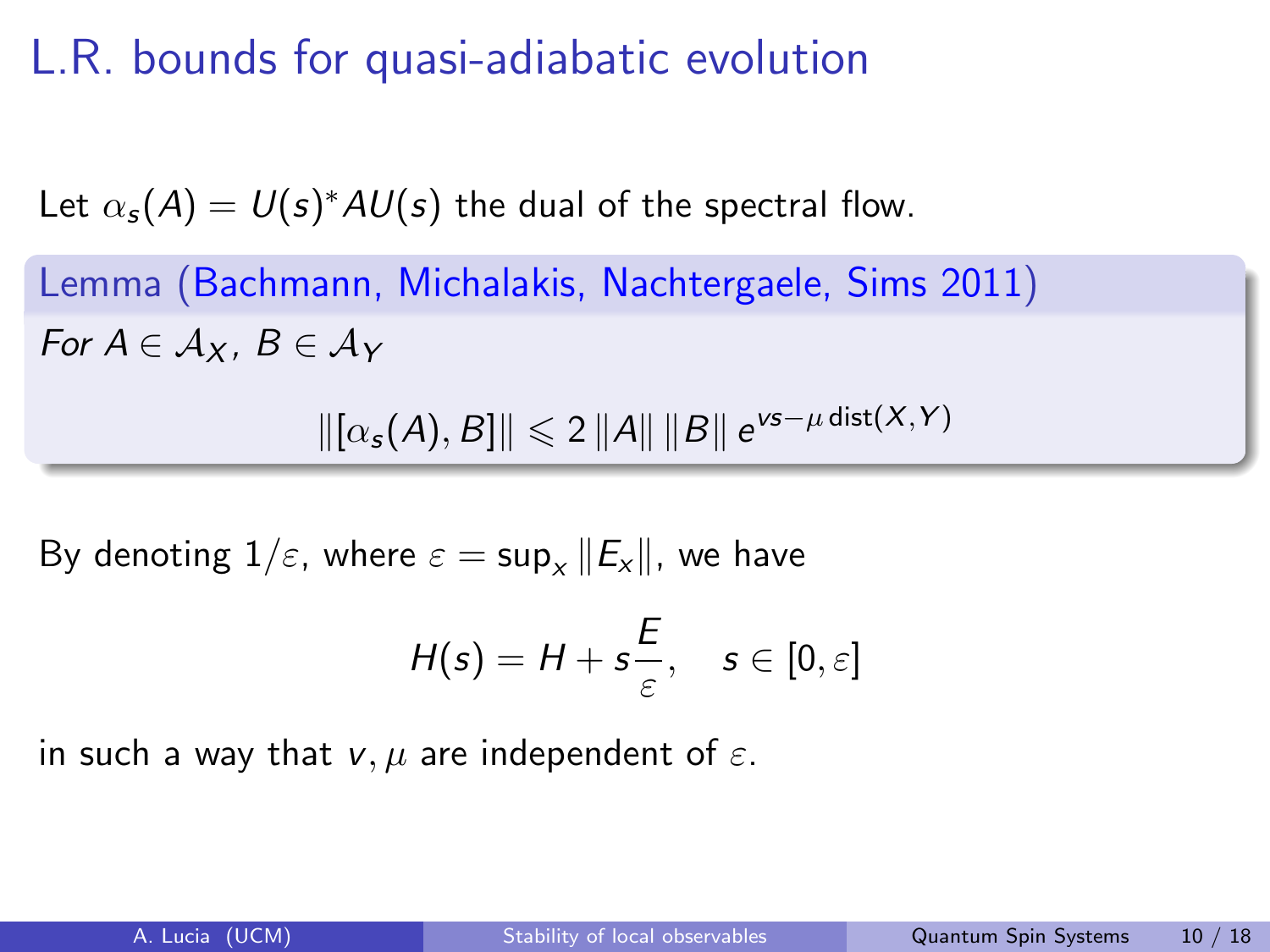### Local perturbations pertub locally

Remember that  $\alpha_s$  was generated by  $D(s) = \sum_{\mathsf{x}} D_{\mathsf{x}}(s)$ For  $Y \subset \Lambda$ , let  $\alpha_s^Y$  be the evolution generated by  $D^Y(s) = \sum_{x \in Y} D_x(s)$ 

#### Lemma

Let  $A \in \mathcal{A}_X$ . Let  $X_r = \{x | \text{dist}(x, X) \leq r\}$  Then

$$
\left\|\alpha_{s}(A)-\alpha_{s}^{X_{r}}(A)\right\|\leqslant\|A\|\mathrm{e}^{\nu s}g(r)
$$

with  $g(r)$  a fast decaying function.

#### Remark

$$
\alpha_s^{X_r}(A)
$$
 is supported on  $X_r$ .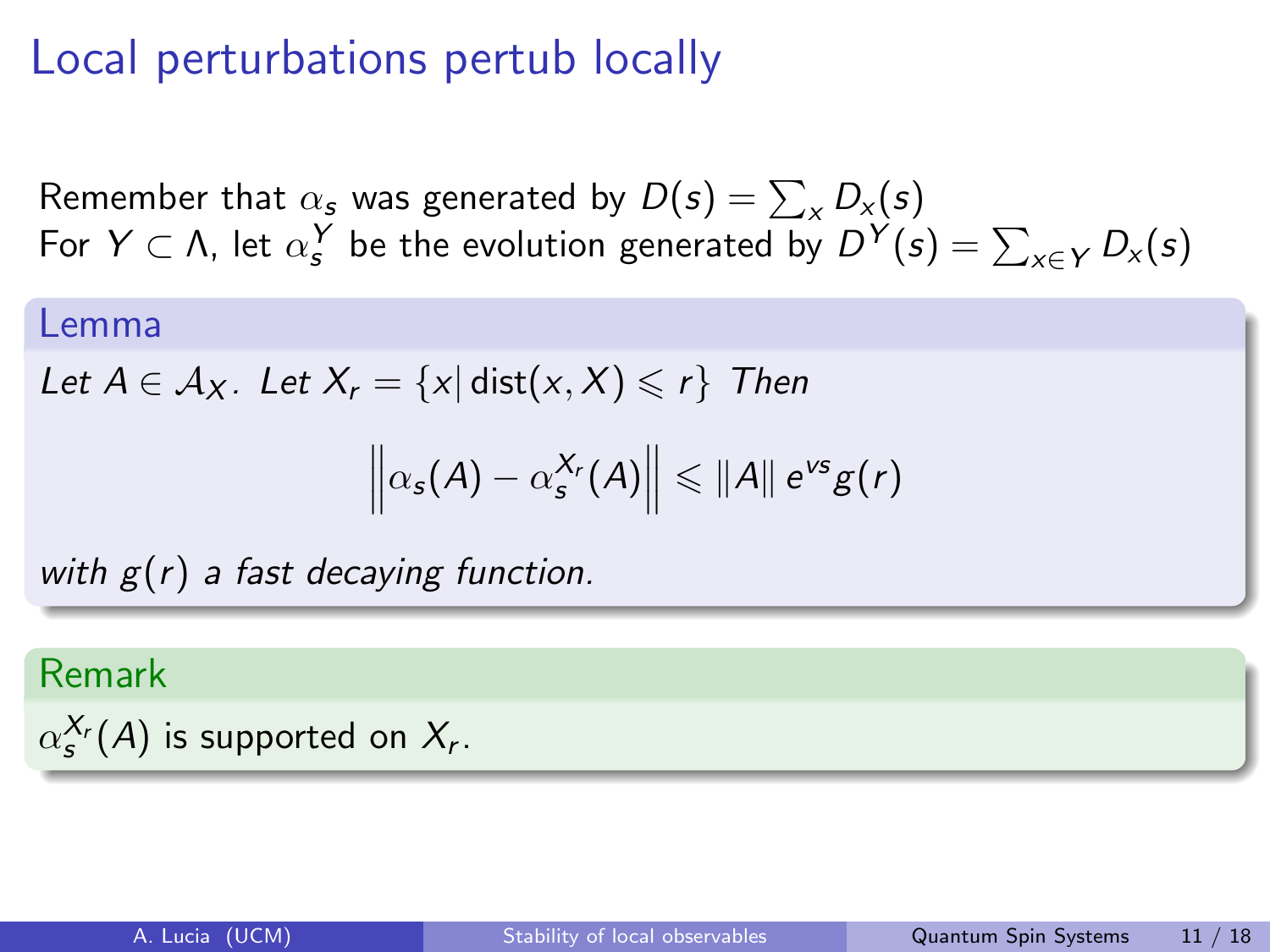# **Stability**

#### Theorem

For all  $A \in \mathcal{A}_X$  it holds that  $\left|\langle A \rangle_{P(0)} - \langle A \rangle_{P(s)}\right| \leq \delta(s) k_X ||A||$  where  $\delta(s)$ grows polynomially in s and  $\langle A \rangle_{P(s)} = \text{tr } AP(s)$ 

### Proof.

By using the spectral flow we obtain

$$
\langle A \rangle_{P(s)} = \text{tr } AP(s) = \text{tr } AU(s)P(0)U(s)^*
$$
  
= tr  $U(s)^*AU(s)P(0) = \text{tr }\alpha_s(A)P(0) = \langle \alpha_s(A) \rangle_{P(0)}$ 

and therefore

$$
\left|\langle A\rangle_{P(0)}-\langle A\rangle_{P(s)}\right|\leqslant \left\|\alpha_s(A)-A\right\|\leqslant \left\|\alpha_s(A)-\alpha_s^{X_r}(A)\right\|+\left\|\alpha_s^{X_r}(A)-A\right\|
$$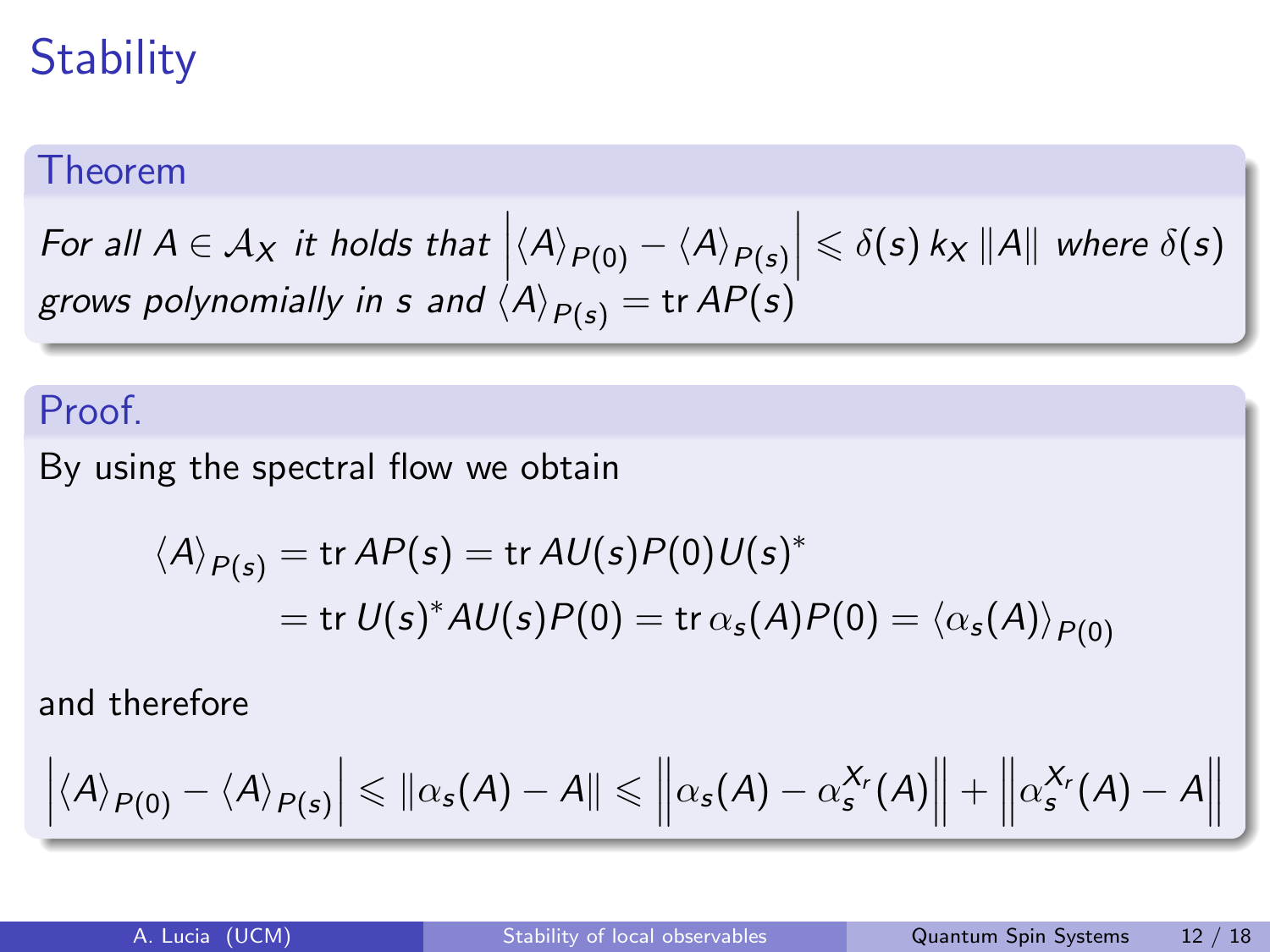### Proof.

$$
\left| \langle A \rangle_{P(0)} - \langle A \rangle_{P(s)} \right| \leq \left\| \alpha_s(A) - \alpha_s^{X_r}(A) \right\| + \left\| \alpha_s^{X_r}(A) - A \right\|
$$

We can make the first term arbitrarily small by Lieb-Robison bounds, choosing  $r \sim O(s)$ Then

$$
\left\|\alpha_s^{X_r}(A) - A\right\| \leqslant \int\limits_0^s \left\| [D^{X_r}(\tau), A] \right\| d\tau
$$
  

$$
\leqslant \sum_{x \in X_r} \int\limits_0^s \left\| [D_x(\tau), A] \right\| d\tau \leqslant \delta(s) k_x \left\| A \right\|
$$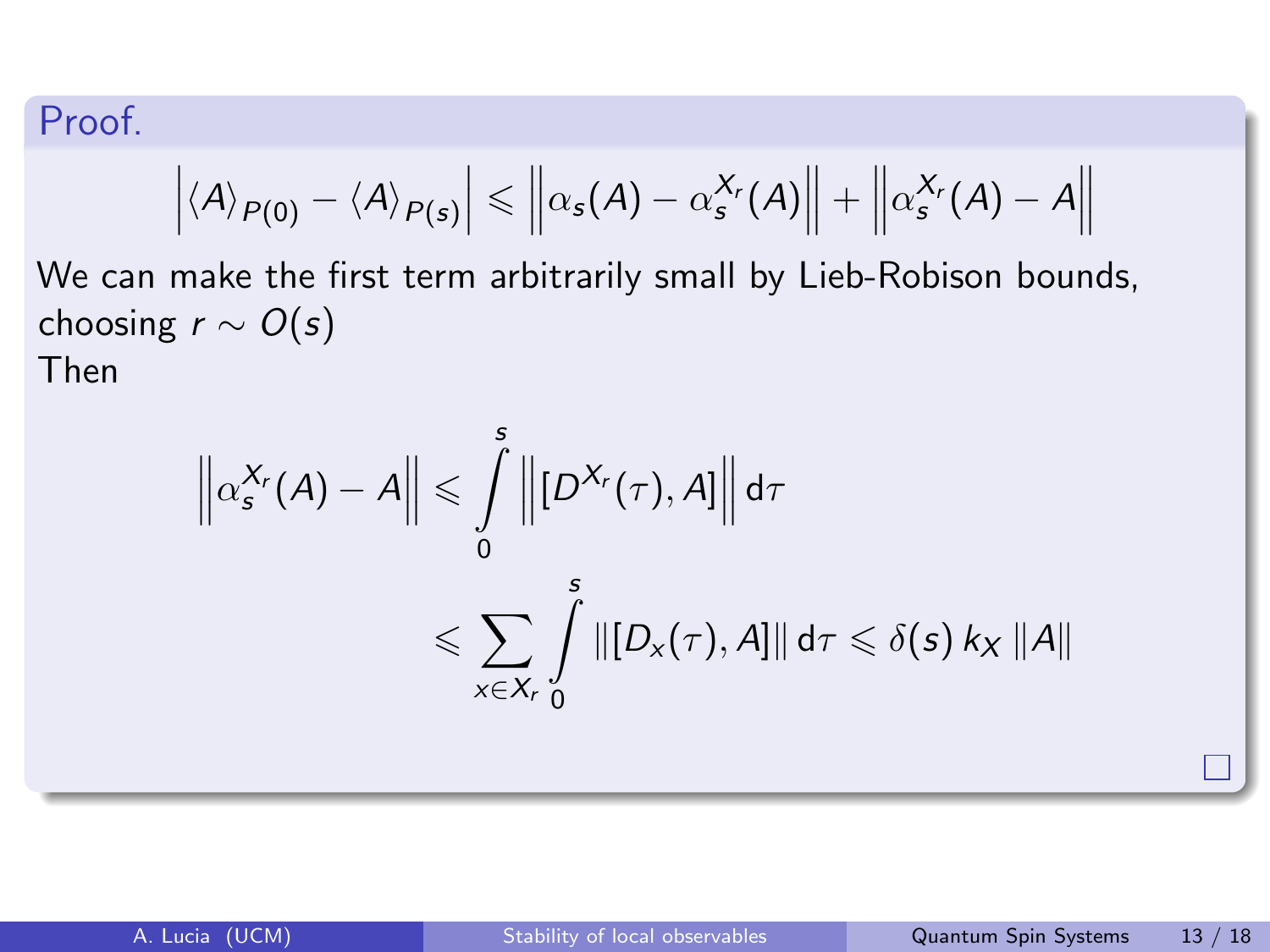### Open system case

In the closed system case, we used two important facts related to the spectral flow:

- $\Omega$   $\alpha$ , connects  $P(0)$  to  $P(s)$  in finite time
- 2  $\alpha_s$  can be localized by L.R. : finite times  $\rightarrow$  finite volumes

For open systems, spectral flow is not available. (Unless somebody has an idea to prove me wrong...)

But if we have a unique fixed point, then

$$
\eta_t(A) = \frac{\|\gamma_t(A) - \rho_\infty(A)\mathbb{1}\|}{\|A\|} \to 0
$$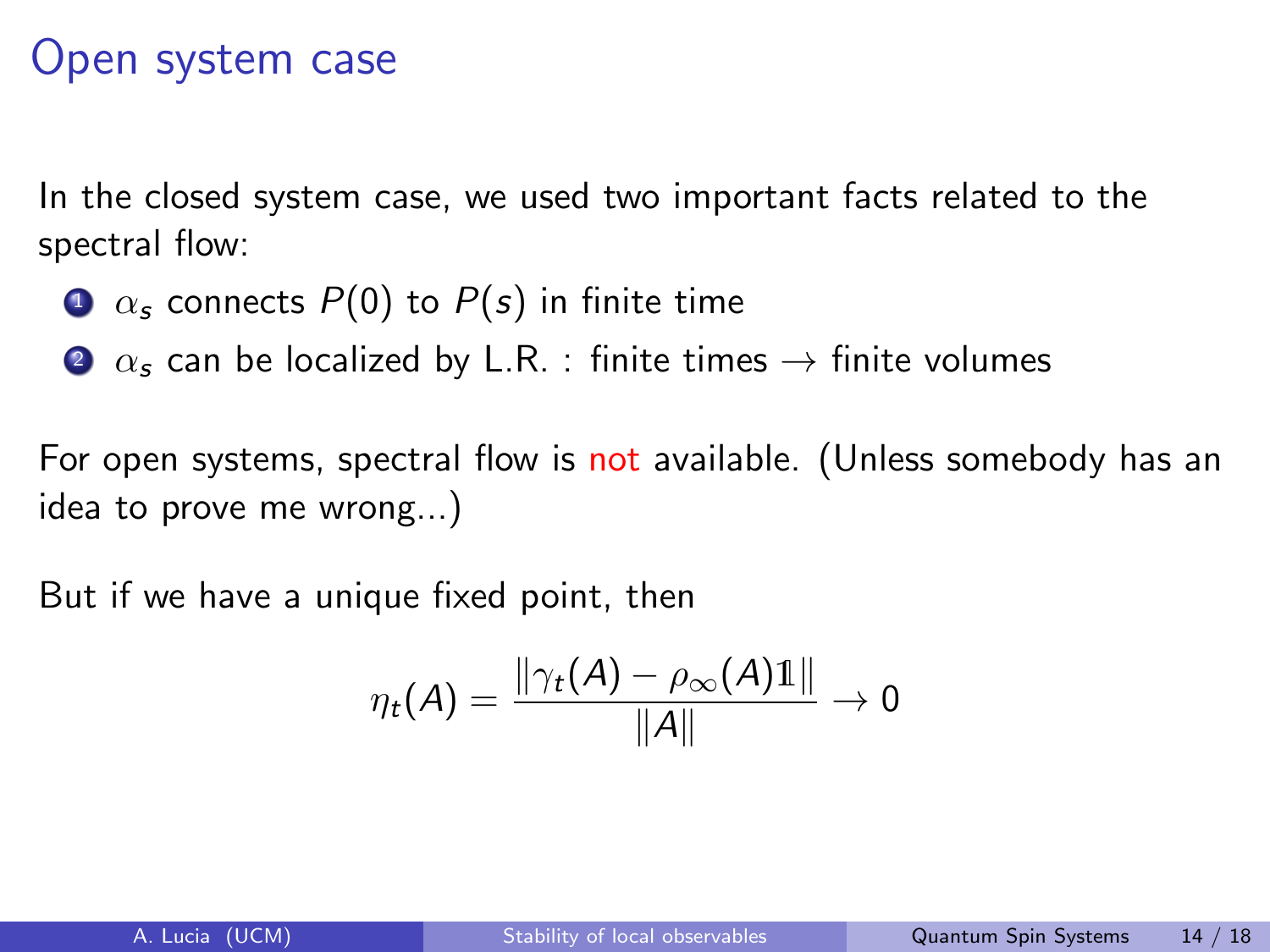Let  $\gamma_t$  and  $\gamma'_t$  be the original and the perturbed evolutions, respectively. We can apply Duhamel formula:

$$
\left\|\gamma_t(A)-\gamma_t'(A)\right\| \leqslant \int\limits_0^t \left\|\gamma_{t-s}'(A)E\gamma_s(A)\,\mathrm{d}s\right\| \leqslant \sum\limits_{x} \int\limits_0^t \left\|E_x\gamma_s(A)\right\|\,\mathrm{d}s
$$

where we have assumed  $\|\gamma_t'\| \leqslant 1.$ Let us focus on one fixed  $x \in \Lambda$ .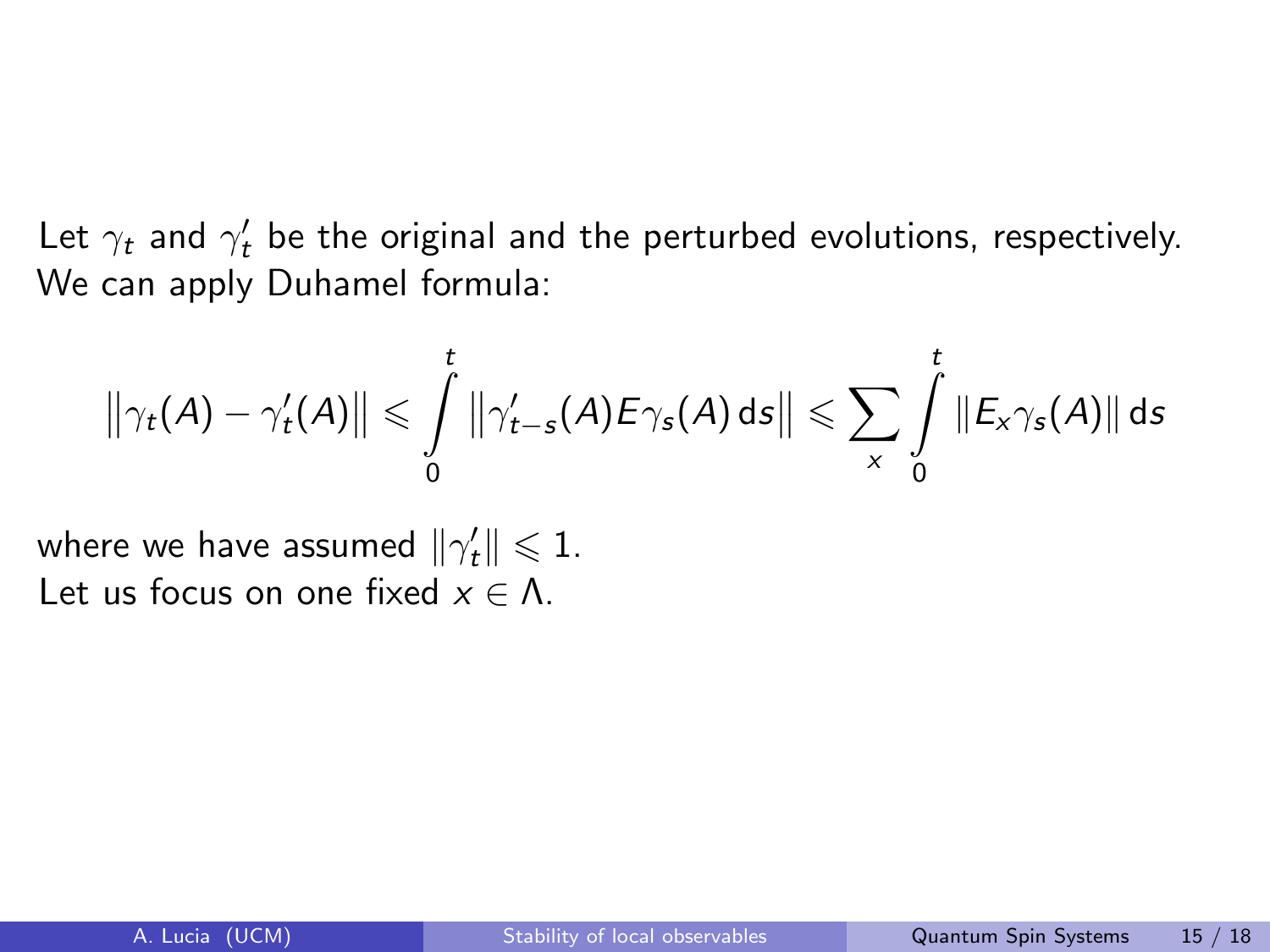We can split the integral at a time  $t_0 = t_0(x)$  to be determined later: **1** short times: dissipative version of Lieb-Robinson bounds

$$
\int_{0}^{t_0} \|E_x \gamma_s(A)\| \, \mathrm{d} s \leqslant \|E_x\| \, \|A\| \, \frac{1}{\mu \nu} e^{\mu (d - \nu t_0)}
$$

with  $d = dist(x, \text{supp } A)$ 

**2** long times: We use the fact  $E_x(1) = \mathcal{L}_x(1) - \mathcal{L}'_x(1) = 0$ 

$$
\int\limits_{t_0}^t \|E_x\gamma_s(A)\|\,ds = \int\limits_{t_0}^t \|E_x[\gamma_s(A) - \rho_\infty(A)\mathbb{1}]\|\,ds
$$
\n
$$
\leqslant \|E_x\|\int\limits_{t_0}^t \|\gamma_s(A) - \rho_\infty(A)\mathbb{1}\|\,ds \leqslant \|E_x\|\int\limits_{t_0}^\infty \eta_s(A)\,ds
$$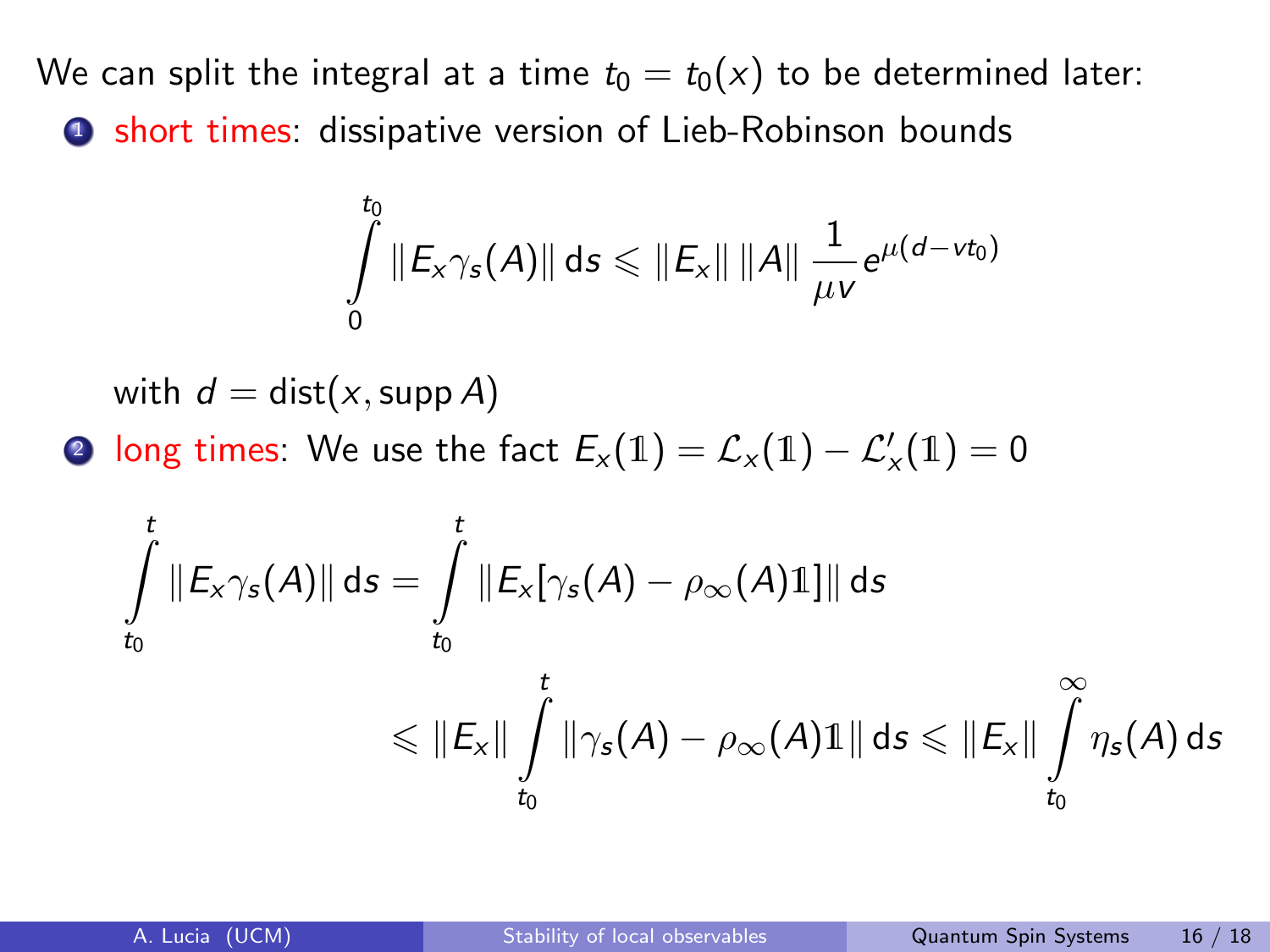By taking  $t_0(x) = 2d(x)/v$  where  $d(x) = \text{dist}(x, \text{supp } A)$  we have that

$$
\left\|\gamma_t(A)-\gamma_t'(A)\right\| \leqslant c\left\|A\right\|\left(\sup_x\left\|E_x\right\|\right)\sum_{x\in\Lambda}e^{-\mu d(x)}+\int\limits_{2d(x)/v}^{\infty}\eta_s(A)\,\text{d}s
$$

#### Theorem

Let  $A \in \mathcal{A}_Y$ . If  $\int_X^\infty \eta_s(A)$  ds is summable over  $\Lambda$  and is independent of system size, then

$$
\left\|\gamma_t(A)-\gamma_t'(A)\right\|\leqslant k_Y\left\|A\right\|\sup_x\left\|E_x\right\|
$$